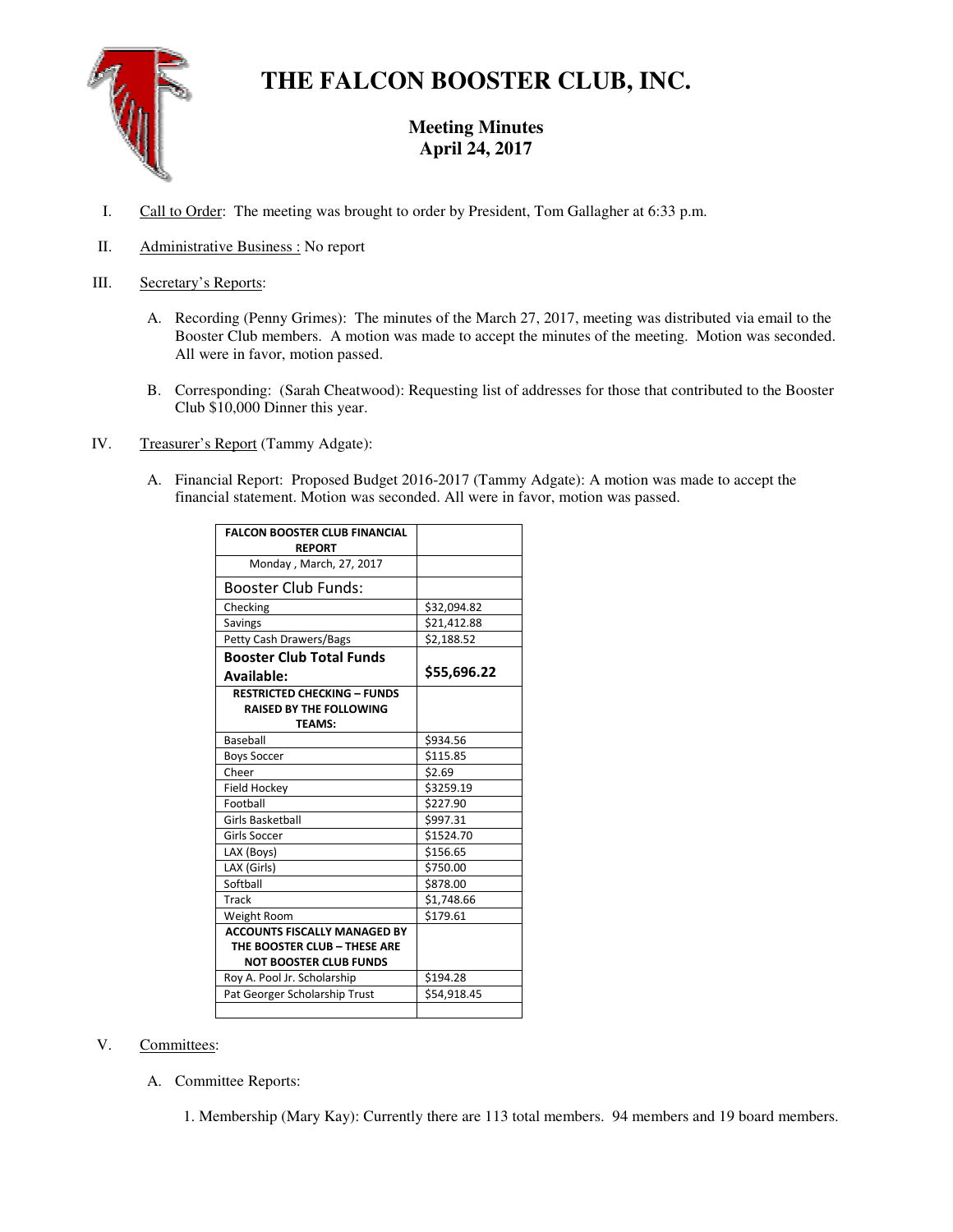#### B. Concessions:

- 1. Spring Sports (Tom Gallagher) Lacrosse games have volunteers but the Baseball and Softball teams are still in need of volunteers. Additional volunteers are needed for possible Conference play. Last count for Softball and Baseball concessions was \$331.00 for 2 nights. It will be announced at the games that volunteers are needed. The popcorn machine in Football concession area is very dirty. Tammy will be taking it home to clean thoroughly. There is a freezer in the Baseball concession area that is not being used. It will be moved to the Football concession area.
- 2. Propene stove: (Tammy Adgate): TJ, with Blossman Gas, set a new tank and a safety check was completed at no charge. The old tank was removed and contract is in place at \$1.00 per year for the rental of the tank and inspection of the tank for 4 years.

#### VI. Director of Student Activities:

A. Report (Robert Glascock, Asst. Athletic Director): We have a full slate of activities and not many days left for this school year. Everything going well.

#### VII. Old Business:

- A. P.E. Day April 21, 2017(Tom Gallagher): All went well. No report of concession amounts at this time.
- B. Scholarships/Awards Night May  $17<sup>th</sup>$ , 6:45pm.
	- 1. 8 Booster scholarships (Mary Kay Anderson): Only 14 applications were received.
	- 2. Roy A. Pool, Jr. (Mary Kay Anderson ): Email was received requesting that the Booster Club review applications as well as announce the winner at Scholarship night. The family requests that the recipient preferably be a baseball or softball athlete.
	- 3. Pat Georger (Mary Kay Anderson): Julie Kirk, guidance counselor, has been emailed regarding the account. David Farrar has been contacted but there has not been a response.
	- C. 10K Dinner/Dance/Auction Wrap-Up (Tom Gallagher): A huge THANK YOU to all that helped make this evening a success! From the shopping , setting up, making multiple trips to deliver tables, Silent Auction ladies, ticket sales, bartenders, raffle workers, clean up crew…you name it… It was a success and went beautifully! Great job to all!! We would also like to thank Coach Prince and his football players for helping with the table deliveries. 50/50 totaled \$1148.00. Only one ticket was left and it was raffled off before the drawings began. Thank you, Mr. Burton, for the letter of support. April 1, 2018 will be Easter and Spring break will be April 2-6. Please be thinking about a date for next year's \$10,000 Dinner which we can discuss at the last meeting in May.
- D. Nominations 2017-2018 (Tom Gallagher): The nomination committee met and we have 6 current board members who will not be returning next year. Members who will not be returning are: Melanie Brown, Steve Browning, Penny Grimes, Martha Janoskie, Marina Marchesani, and Kim Steves. Recording Secretary position has not yet been filled.

#### VIII. New Business:

- A. Falcon Track Classic
	- 1. May 5, 2017
	- 2. Concessions We are looking for volunteers.
- B. Gold Cup May 6, 2017 (Tom Gallagher): Volunteers are needed 9:00am- 4:00pm. Please contact Andrea Gaines if you are available to work. Hours will also be available for students in need of service hours.
- C. Spring Sports Awards Night There will not be an awards night for spring sports as we have had difficulty scheduling the event before the end of the school year. Some teams are still playing when the year ends making the event impossible for some. Teams will be having their own celebrations and letters, pins and certificates will be presented at that time.